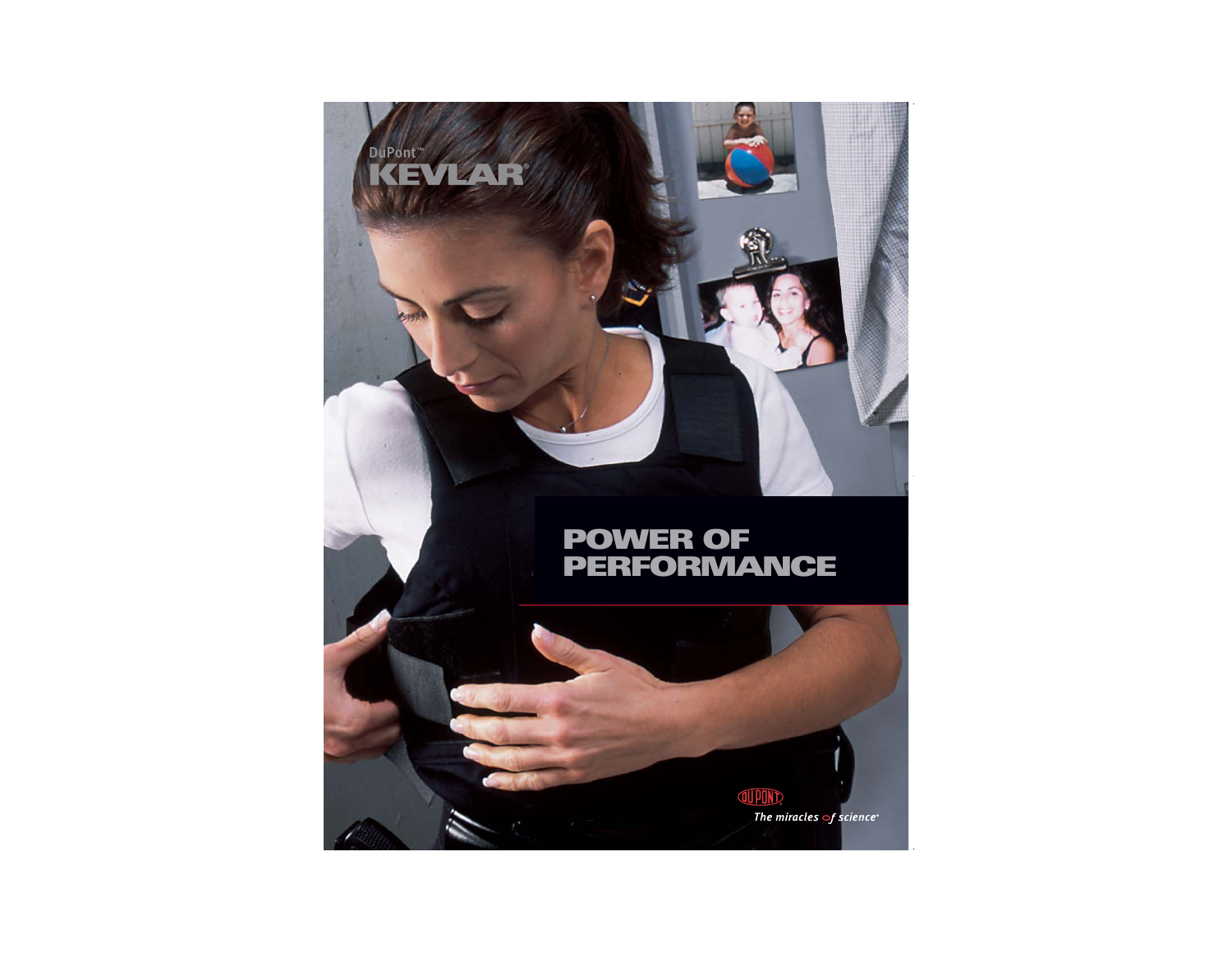# **INNOVATION&KEVLAR**®

#### **Realizing the power of performance**

Whatever the threat — a bullet from a gun, a slash innovation, as well. In law enforcement, DuPont has from an inmate's shiv, or metal fragments from an explosion – DuPont™ KEVLAR® helps protect law enforcement personnel, corrections officers and the corrections, patented technology offers protection military. That's because the protection of KEVLAR® brand fiber is five times stronger than steel on an equal weight basis, yet, at the same time, is lightweight, flexible and comfortable. It provides proven performance and proven strength. This powerful brand's unique combination of attributes helps keep wearers safe from harm that can come in many forms: being leveraged into several unique and exciting knives, switchblades, shrapnel, explosives and bullets. Like the thousands of men and women who wear KEVLAR®, DuPont is committed to helping protect and save lives.

And, that commitment is not the only thing you'll see demonstrated throughout this brochure. You'll see

developed new technology that helps provide cut, puncture, slash and ballistic protection. In from spikes, shanks, shivs and other handmade weapons typically found in prisons and jails. New technology for the military offers improved comfort and enhanced protection from a variety of threats. And, that's not all. The successful ballistic protection that is synonymous with KEVLAR® brand fiber is now applications that help deliver enhanced security and protection for other professional and private citizens.

Commitment. Innovation. DuPont. Read on to see howthis ideal combination can help you achieve the power of performance.



#### **The origins of KEVLAR®**

DuPont's goal to create an incredibly strong yet lightweight and flexible fiber that could be offered in a variety of products was realized by research scientist Stephanie Kwolek. The innovative spinning process to make KEVLAR® was developed by her colleague, Herbert Blades. In the years since those discoveries, DuPont™ KEVLAR® brand fiber has played a pivotal role in applications where high strength and light weight make a critical performance difference:

- Ropes that secure the airbags in the landing apparatus of the Mars Pathfinder.
- Small-diameter, lightweight ropes that hold 22,000 pounds to help moor the largest U.S. Navy vessels.
- Shrapnel-resistant shielding in jet aircraft performance of people around the world. engines that will help protect passengers in case an explosion occurs.
- Run-flat tires that allow for greater safety because they won't ruin the rim when driving to the nearest assistance.
- Gloves that help protect hands and fingers against cuts, slashes and other injuries that often occur in glass and sheet metal factories.
- Kayaks that help provide better impact resistance with no extra weight.
- Strong, lightweight skis, helmets and racquets that help lessen fatigue and boost exhilaration.

Its unique properties of lightweight strength, cut, chemical and high-temperature resistance protection and comfort have enabled KEVLAR® to help save the lives, free the imagination and enhance the

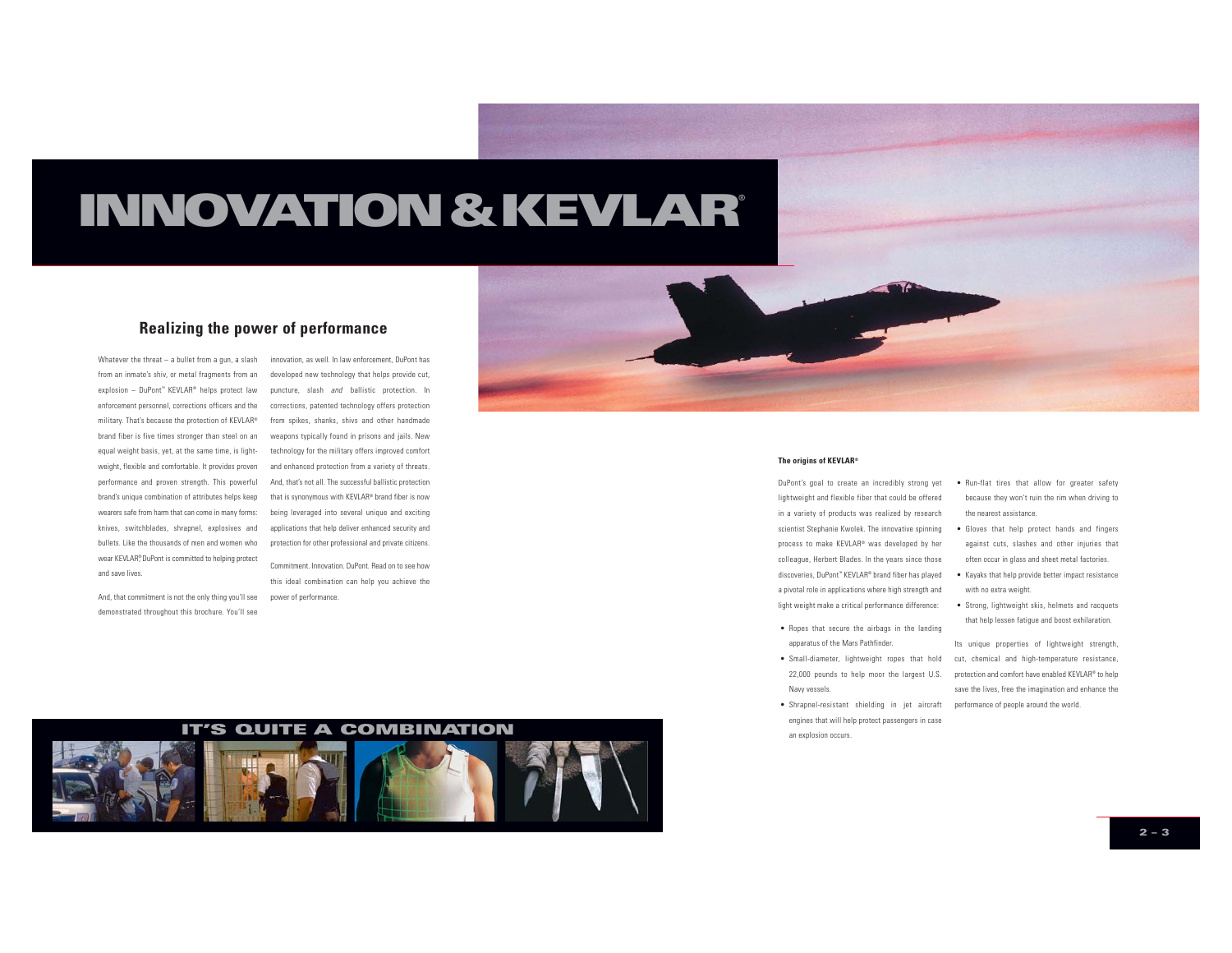# **LAW ENFORCEMENT& KEVLAR**®

#### **Dressing for survival**

In law enforcement, no two days are exactly alike. the law enforcement officer's uniform – a key Because police officers never know the weapons or the perpetrators they may come up against, wearing personal protection might mean the difference between walking away from a criminal assault or…not.

Statistics have consistently shown that wearing personal body armor reduces the chance of bodily injury or death caused by physical, ballistic, stab and slash attacks. For example, a recent study revealed that wearing personal body armor could fiber, "catching" it in a multi-layer web of woven have prevented 42 percent of known officer fabrics. These engaged fibers absorb and disperse fatalities where an officer was assaulted with a the energy of the impact to other fibers in the firearm. And, an FBI study from the 1990s reported that the risk of firearms-related fatalities for an officer not wearing body armor is 14 times higher have relied on the superior bullet-stopping power than for an officer who does. Truly, personal body armor has become the most important part of

component in dressing for survival. And, when that personal body armor is made utilizing KEVLAR® performance technology, it provides exceptional performance, superior strength and extreme flexibility, enhancing the freedom of movement and increasing the confidence of those who wear it.

That's because when a bullet hits a vest made ofDuPont™ KEVLAR®, the fabric actually absorbs the energy of the bullet along the molecules of each weave and help reduce the amount of transferred energy that causes blunt trauma. Police officers of KEVLAR® for more than 30 years.





### **Developing new technologies that help keep officers safe and comfortable**

to developing new technologies to improve officer threats will be and developing new technologies that allow KEVLAR® to help protect against them...so that officers can continue to perform in an lighter than previous all-aramid fabric solutions. increasingly dangerous job. DuPont™ KEVLAR® Multi-Threat Technology provides cut protection from commercial knives; puncture and slash resistance from hand-made weapons and ice picks; and ballistic protection from handguns. From higher-level bullets to knives, needles and explosions, DuPont™ KEVLAR® is looking at more of the dangers officers face and working to help protect against them.

#### Since DuPont™ KEVLAR® brand fiber first started But that's not all. We know that no vest can protect helping protect officers, DuPont has been committed someone who isn't wearing it. That's why we've safety. That means understanding what tomorrow's be more comfortable ever since they were worked to develop technologies that allow vests to first introduced. DuPont™ KEVLAR® Comfort XLT technology enables body armor to be at least 25%

You've come to know DuPont™ KEVLAR® for your officers, and you've seen what we've done for officer safety over the past 30 years... keep watching for what's to come as we move into the future.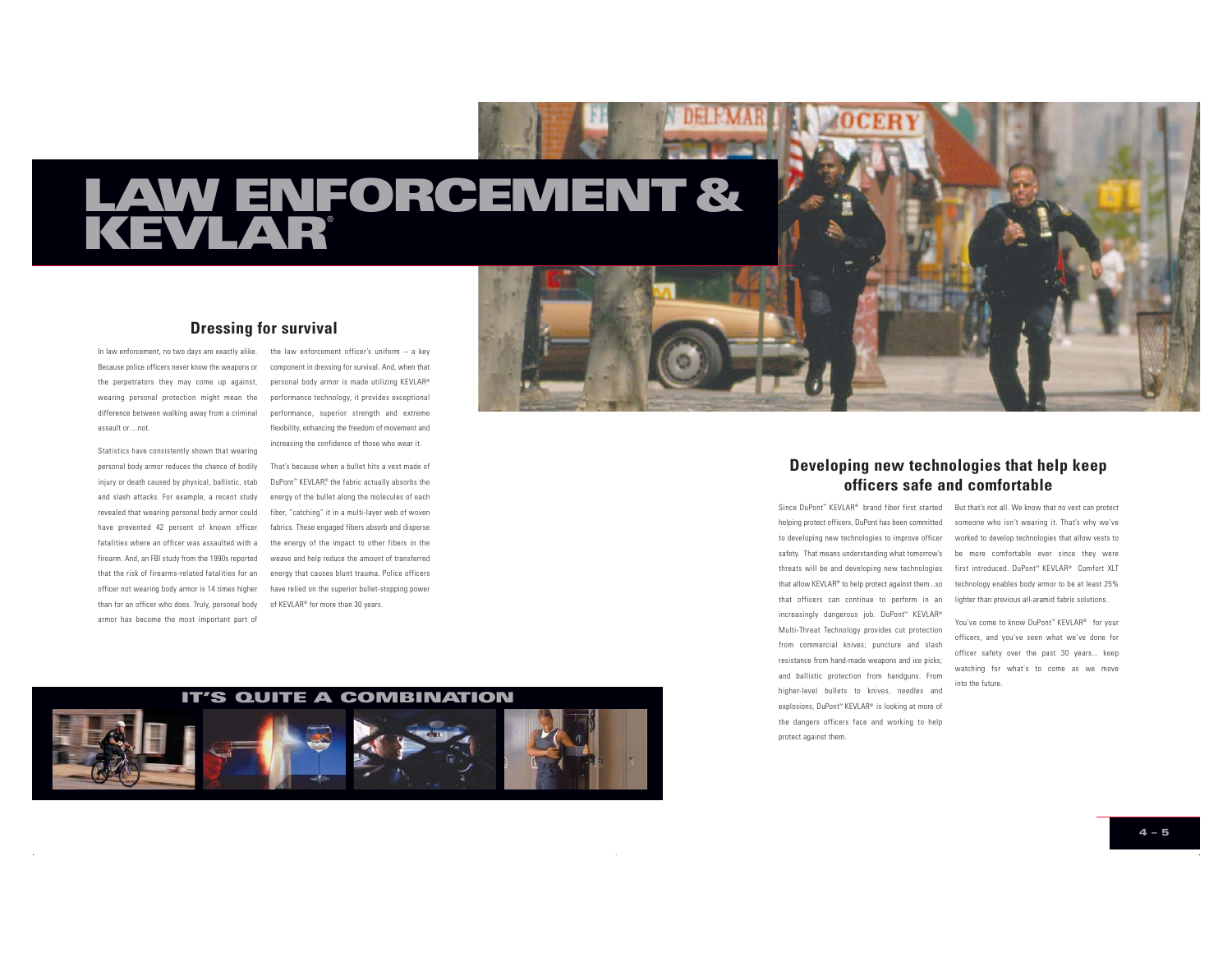# **COMMITMENT & KEVLAR®**

## **Improved protection and comfort for military personnel**

developed by DuPont™ KEVLAR® for improved comfort and enhanced protection from the many threats they face. Our newest offerings include lighter-weight fragmentation vests, helmets, countermine boots and vehicular armoring and shielding, which allow military personnel to move quickly and easily – even when heavily armed – without sacrificing superior protection. And, the new Modular Integrated Communications Helmet (MICH) offers ballistic and impact protection to those in the military who must wear extensive communications equipment. It helps provide protection against fragmentation and bullets in a balanced and stable configuration and can be mounted with night vision devices.

There are also a number of new apparel offerings from DuPont™ KEVLAR® currently in development. These include explosive ordnance disposal suits, which help provide increased fragmentation and

The armed forces continue to rely on innovations flame resistance; anti-fragmentation trousers, which will offer protection against low-velocity fragments and blasts; and parachutist rough terrain suits, which will offer help improve puncture protection from branches.

> DuPont™ NOMEX® also offers a number of protective garments for the military. Flight suits, jackets, gloves and combat vehicle crewmen coveralls of NOMEX® provide outstanding flame-resistant protection. The Naval Flak Vest help protect seamen above deck against fragmentation and helps keeps them safe from thermal threats. Lightweight, breathable fleece garments of NOMEX® offer military personnel superior protection from extreme heat and flame. NOMEX® Limitedwear is a limited use flame-resistant (FR) coverall designed to provide primary flash fire protection for those requiring short-term FR protection.





#### **Keeping corrections officers safe**

population has grown, so have violent attacks against corrections officers. In the last 10 years alone, more than 45,000 corrections officers have sustained either life-disabling or life-threatening injuries at inmates' hands. Statistics like these highlight the need for personal protection specifically designed to keep corrections officers safe from slash and stab attacks.

#### **Technology on the cutting edge**

DuPont's commitment to provide technology solutions that anticipate the needs of its customers is exemplified by the development of a new, ultra-dense KEVLAR® fabric for use in personal body armor worn by corrections officers. It is woven so tightly together, that when struck by sharp, handmade instruments with, not against, the wearer.

During the last several years, as the inmate such as spikes, awls or knives, the fiber absorbs and dissipates the energy of the puncture.

#### **Protection, confidence and comfort that last theentire shift**

KEVLAR® CORRECTIONAL™, the first all-fabric construction to pass NIJ Stab Standard 0115.00, helps stop attacks from spikes, shanks, shivs and other handmade weapons typically found in prisons and jails. It provides outstanding puncture- and slash-resistant protection and is significantly lighter and more comfortable than metal alloy and rigid vests. This new technology also enables manufacturers to design concealable, breathable, flexible vests that contour with the body and move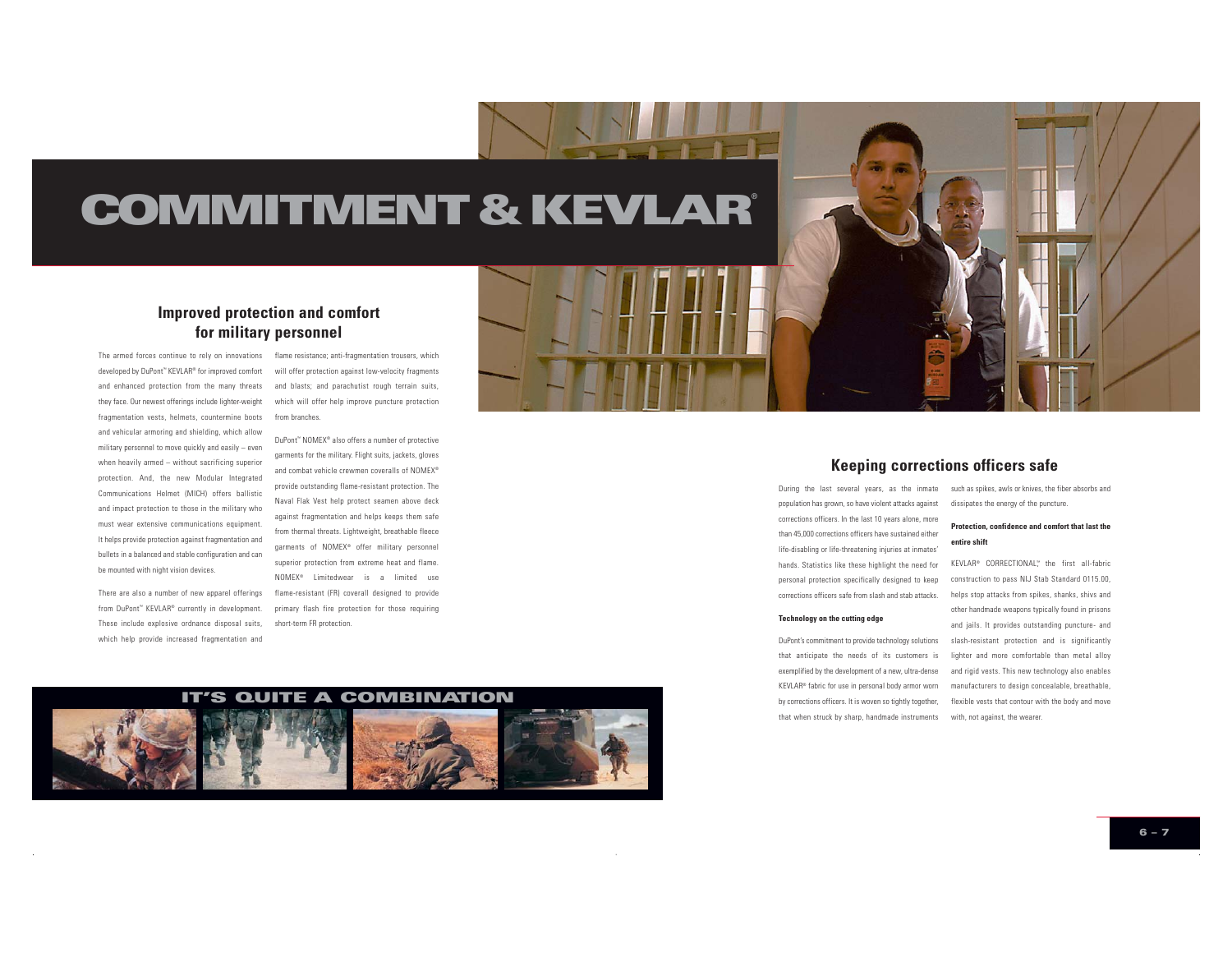# **PROTECTION&DUPONT**

#### **DuPont helps first responders perform in extreme situations**

Today's challenging times call for reliable protection that can stand up to the variety of threats faced by first responders. With that in mind, DuPont is dedicated to leveraging the powerful performance of its brands into protective apparel offerings that meet the unique needs of first responders.

- Gloves of KEVLAR® offer superior cut protection as well as comfort, flexibility and lightweight strength.
- Helmets, boots, hoods and turnout gear of NOMEX® and KEVLAR® offer superior thermal protection against intense heat and flame and provide the comfort, breathability and mobility firefighters require.
- NOMEX® Limitedwear delivers the superior flame-resistant protection of DuPont™ NOMEX®

brand fiber in a limited-use garment. These coveralls can be conveniently stored in car trunks and worn over street clothes or uniforms of first responders.

- EMS Wear of NOMEX® provides excellent thermal protection from flash fire hazards, incorporates viral protection from liquid-borne pathogens and helps protect against many hazardous chemicals.
- Urban Search and Rescue (USAR) Gear of NOMEX® delivers abrasion, cut and thermal protection.
- DuPont™ Tychem® TK and Tychem® CPF3 Suits help protect first responders during chemical and biological terrorism incidents. Garments certified to NFPA 1994 standards are now available.

high, DuPont is committed to helping protect first DuPont scientists are committed to developing the responders. From garments designed with safety protective apparel and equipment solutions first and protection in mind to innovative accessories responders need to perform to the best of their such as DuPont Antiseptic sprays and wipes, abilities – safely and confidently – in extreme and flexible-yet-strong Hytrel® fire nozzles, and a broad dangerous environments.

When the challenges are tough and the stakes are range of disinfectants and fire suppressants,

#### **Transforming the ordinary into the extraordinary**

farther, and be even better at what they do. For composite armor system provides consistent and example, on the mountain trail, bicyclists rely on uniform ballistic performance and can easily withvirtually flat-free and puncture-resistant tires made stand multiple hits from handguns as powerful as the of KEVLAR®. In running shoes, KEVLAR® maximizes .44 Magnum without delaminating or detaching from the energy output of runners while helping to protect the vehicle. Easy to mold and manufacture, the armor vulnerable parts of the foot. Hiking boots that panels offer superior fit, feel and finish, as well as an incorporate KEVLAR® are lightweight and help un-precedented level of ballistic performance. provide the support and strength required in rugged environments.

KEVLAR® is an advanced technology from DuPont. It Vehicular armor of KEVLAR® provides ballistic helps transform ordinary products into extraordinary protection without compromising performance in all ones that help those who use them do more, go types of automobiles. This super-lightweight

**IT'S QUITE A COMBINATION**

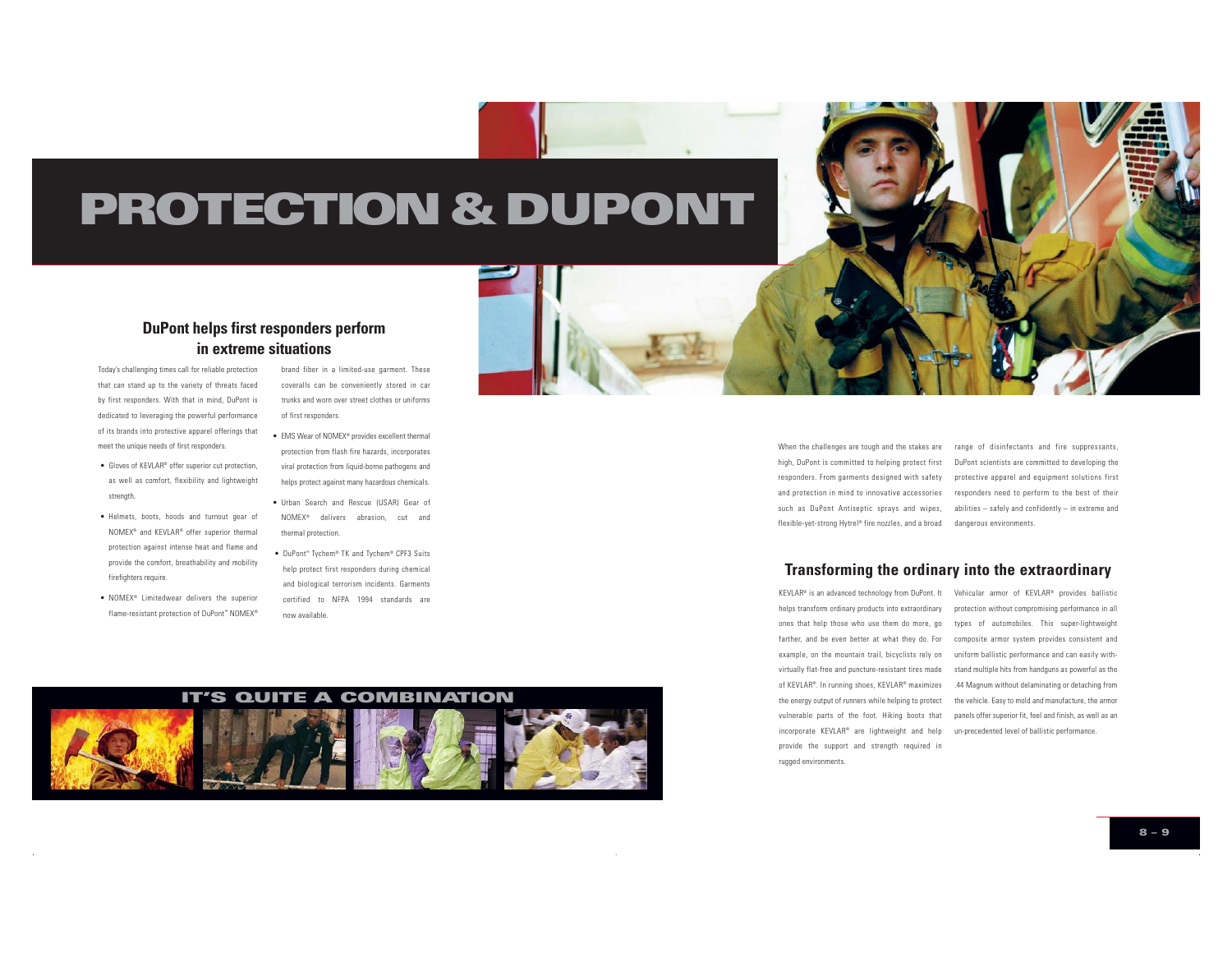**The IACP/DuPont KEVLAR SURVIVORS' CLUB®: Recognizing officers who dress for survival**



In 1987, DuPont and the International Association of Chiefs of Police formed a non-commercial organization named the IACP/DuPont KEVLAR SURVIVORS' CLUB® It honors law enforcement and corrections professionals whose lives have been saved or whose injuries have been reduced as a result of wearing personal body armor. The KEVLAR SURVIVORS' CLUB<sup>®</sup> which pays tribute to those with the foresight to dress for survival, wants more professionals in the law enforcement and corrections communities to join its ranks. Goals of the KEVLAR SURVIVORS' CLUB® are:

• To reduce death and disability by encouraging officers to wear their personal body armor every day.

- To recognize and honor those professionals who, as a result of wearing personal body armor, have survived life-disabling and/or life-threatening incidents.
- To serve the law enforcement and corrections communities by collecting important data and sharing valuable information concerning survivors' stories with fellow officers in the field.

The KEVLAR SURVIVORS' CLUB® is proud to announce that the lives of close to 3,000 officers have been saved because of the personal body armor they wore. It is the hope of the KEVLAR SURVIVORS' CLUB® that this number continues to increase. For that to happen, though, we need the personal stories of law enforcement and corrections officers whose lives have beensaved through the wearing of personal body armor. These testimonials of survival serve as a valuable example for fellow officers on why it is so very critical to dress for survival on the job each and every day. To nominate yourself or a fellow officer (any brand fiber or vest is accepted), or to request an application, call toll free 1-800-441-2746 or visit the Web site at: www.survivorsclub.dupont.com.